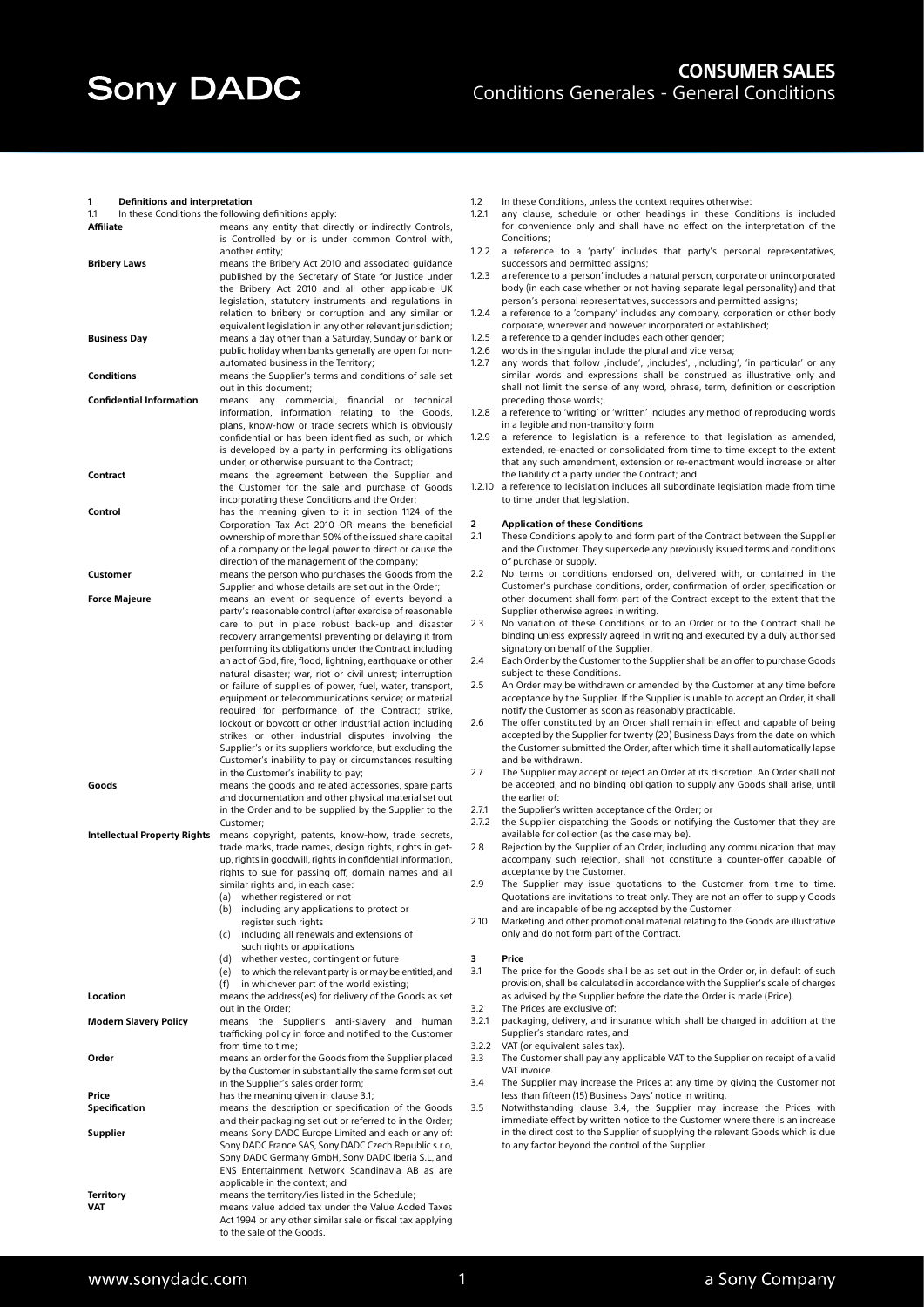# **4 Payment**

- The Supplier shall invoice the Customer for the Goods at any time after Delivery.
- 4.2 The Customer shall pay all invoices:
- 4.2.1 in full without deduction or set-off, in cleared funds within thirty (30) days of the date of each invoice; and
- 4.2.2 to the bank account nominated by the Supplier.
- 4.3 Time of payment is of the essence. Where sums due under these Conditions are not paid in full by the due date:
- 4.3.1 the Supplier may, without limiting its other rights, charge interest on such sums at two per cent (2%) % a year above the base rate of NatWest Bank plc from time to time in force, and
- 4.3.2 interest shall accrue on a daily basis, and apply from the due date for payment until actual payment in full, whether before or after judgment.

#### **5 Credit limit**

The Supplier may set and vary credit limits from time to time and withhold all further supplies if the Customer exceeds such credit limit.

## **6 Delivery**

- 6.1 An Order shall specify whether the Goods are to be:
- 6.1.1 delivered by the Supplier, or by a carrier appointed by the Supplier, to the Location on the date(s) specified in the Order; or
- 6.1.2 made available for collection by the Customer at the Supplier's, or carrier's, premises set out in the Order (as the case may be). The Customer shall collect the Goods within the period specified in the Order.
- 6.2 The Goods shall be deemed delivered:
- 6.2.1 if delivered by the Supplier under clause 6.1.1, on arrival of the Goods at the Location; or
- 6.2.2 if delivered by a carrier under clause 6.1.1, on delivery of the Goods by the Supplier to the carrier; or
- 6.2.3 if collected by the Customer under clause 6.1.2, when the Supplier makes the Goods available for collection at the Supplier's, or carrier's, premises (as the case may be).
- 6.3 The Customer shall not be entitled to reject any delivery of Goods on the basis that an incorrect volume of Goods has been supplied provided the volumes are within the tolerances (if any) set out in the Order.
- 6.4 The Goods may be delivered by instalments. Any delay in delivery or defect in an instalment shall not entitle the Customer to cancel any other instalment.
- 6.5 Delivery of the Goods shall be accompanied by a delivery note stating:
- 6.5.1 the date of the Order;
- 6.5.2 the product numbers, type and quantity of Goods in the consignment; and
- 6.5.3 any special handling instructions<br>6.6 Time of delivery is not of the es Time of delivery is not of the essence. The Supplier shall use its reasonable endeavours to meet delivery dates but such dates are approximate only.
- 6.7 Unless the parties agree otherwise, packaging material is to be promptly returned to the Supplier at the Customer's expense.
- 6.8 The Supplier shall not be liable for any delay in or failure of delivery caused by:
- 6.8.1 the Customer's failure to: (i) make the Location available, (ii) prepare the Location in accordance with the Supplier's instructions; or (iii) provide the Supplier with adequate instructions for delivery or otherwise relating to the Goods;
- 6.8.2 the Customer's failure to collect the Goods from the Supplier's premises; or
- 6.8.3 Force Majeure.
- 6.9 If the Customer fails to accept delivery of the Goods the Supplier shall store and insure the Goods pending delivery, and the Customer shall pay reasonable storage and insurance charges.
- 6.10 If five (5) Business Days following the due date for delivery or collection of the Goods, the Customer has not taken delivery of or collected them, the Supplier may resell or otherwise dispose of the Goods. The Supplier shall:
- 6.10.1 deduct storage charges at the Supplier's then-applicable rate and reasonable costs of resale; and
- 6.10.2 account to the Customer for any excess of the resale price over, or invoice the Customer for any shortfall of the resale price below, the Price paid by the Customer for the Goods.

#### **7 Risk**

Risk in the Goods shall pass to the Customer on Delivery.

# **8 Title**

- Title to the Goods shall pass to the Customer once the Supplier has received payment in full and cleared funds for the Goods.
- 8.2 Until title to the Goods has passed to the Customer, the Customer shall:
- 8.2.1 hold the Goods as bailee for the Supplier;
- 8.2.2 store the Goods separately from all other material in the Customer's possession;
- 8.2.3 take all reasonable care of the Goods and keep them in the condition in which they were delivered;
- 8.2.4 insure the Goods from the date of Delivery: (i) with a reputable insurer (ii) against all risks (iii) for an amount at least equal to their Price (iv) noting the Supplier's interest on the policy;
- 8.2.5 ensure that the Goods are clearly identifiable as belonging to the Supplier;<br>8.2.6 not remove or alter any mark on or packaging of the Goods:
- not remove or alter any mark on or packaging of the Goods;
- 8.2.7 inform the Supplier immediately if it becomes subject to any of the events or circumstances set out in clauses 17.1.1 to 17.1.4 or 17.2.1 to 17.2.11; and
- 8.2.8 on reasonable notice permit the Supplier to inspect the Goods during the Customer's normal business hours and provide the Supplier with such information concerning the Goods as the Supplier may request from time to time.
- 8.3 If the Customer resells the Goods in accordance with the Contract, title to the Goods shall pass to the Customer immediately prior to the resale.
- 8.4 If, at any time before title to the Goods has passed to the Customer, the Customer informs the Supplier, or the Supplier reasonably believes, that the Customer has or is likely to become subject to any of the events specified in clauses 17.1.1 to 17.1.4 or 17.2.1 to 17.2.11, the Supplier may:
- 8.4.1 require the Customer at the Customer's expense to re-deliver the Goods to the Supplier; and
- 8.4.2 if the Customer fails to do so promptly, enter any premises where the Goods are stored and repossess them.

# **9 Warranty**

- The Supplier warrants that the Goods shall, for a period being the shorter of (a) two (2) years from sale of the relevant Goods to a consumer and (b) the shortest time period prescribed in applicable in respect of such Goods (the **Warranty Period**):
- 9.1.1 conform in all material respects to the Order and Specification; and
- 9.1.2 be free from material defects in design, material and workmanship;<br>9.2 The Customer warrants that it has provided the Supplier with all re
- The Customer warrants that it has provided the Supplier with all relevant, full and accurate information as to the Customer's business and needs.
- 9.3 The Supplier shall, at its option, repair, replace, or refund the Price of, any Goods that do not comply with clause 9.1, provided that the Customer:
- 9.3.1 serves a written notice on Supplier: (a) during the Warranty Period in the case of defects discoverable by a physical inspection; or

(b) in the case of latent defects, within one (1) month from the date on which Customer became aware (or should reasonably have become aware) of the defect;

- 9.3.2 provides the Supplier with sufficient information as to the nature and extent of the defects and the uses to which the Goods had been put prior to the defect arising;
- 9.3.3 gives the Supplier a reasonable opportunity to examine the defective Goods; and
- 9.3.4 returns the defective Goods to the Supplier.
- 9.4 The provisions of these Conditions, including the warranties set out in clause 9.1, shall apply to any Goods that are repaired or replaced with effect from Delivery of the repaired or replaced Goods.
- 9.5 The Supplier shall not be liable for any failure of the Goods to comply with clause 9.1:
- 9.5.1 where such failure arises by reason of wear and tear, wilful damage, negligence, or could be expected to arise in the normal course of use of the Goods;
- 9.5.2 to the extent caused by the Customer's failure to comply with the Supplier's instructions in relation to the Goods, including any instructions on installation, operation, storage or maintenance;
- 9.5.3 to the extent caused by the Supplier following any specification or requirement of the Customer in relation to the Goods;
- 9.5.4 where the Customer modifies any Goods without the Supplier's prior written consent or, having received such consent, not in accordance with the Supplier's instructions; or
- 9.5.5 where the Customer uses any of the Goods after notifying the Supplier that they do not comply with clause 9.1.
- 9.6 Except as set out in this clause 9:
- 9.6.1 the Supplier gives no warranties and makes no representations in relation to the Goods; and
- 9.6.2 shall have no liability for their failure to comply with the warranty in clause 9.1, and all warranties and conditions (including the conditions implied by ss 13–15 of the Sale of Goods Act 1979), whether express or implied by statute, common law or otherwise are excluded to the extent permitted by law.

# **10 Anti-bribery**

- For the purposes of this clause 10 the expressions ,adequate procedures' and 'associated with' shall be construed in accordance with the Bribery Act 2010 and legislation or guidance published under it.
- 10.2 Each party shall comply with applicable Bribery Laws including ensuring that it has in place adequate procedures to prevent bribery and ensure that:
- 10.2.1 all of that party's personnel;
- 10.2.2 all others associated with that party; and
- 10.2.3 all of that party's subcontractors;
- involved in performing the Contract so comply. 10.3 Without limitation to clause 10.2, neither party shall make or receive any bribe (as defined in the Bribery Act 2010) or other improper payment or allow any such to be made or received on its behalf, either in the United Kingdom or elsewhere and shall implement and maintain adequate procedures to ensure that such bribes or payments are not made or received directly or indirectly on its behalf.
- 10.4 Each party shall immediately notify the other as soon as it becomes aware of a breach or possible breach of any of the requirements in this clause 10.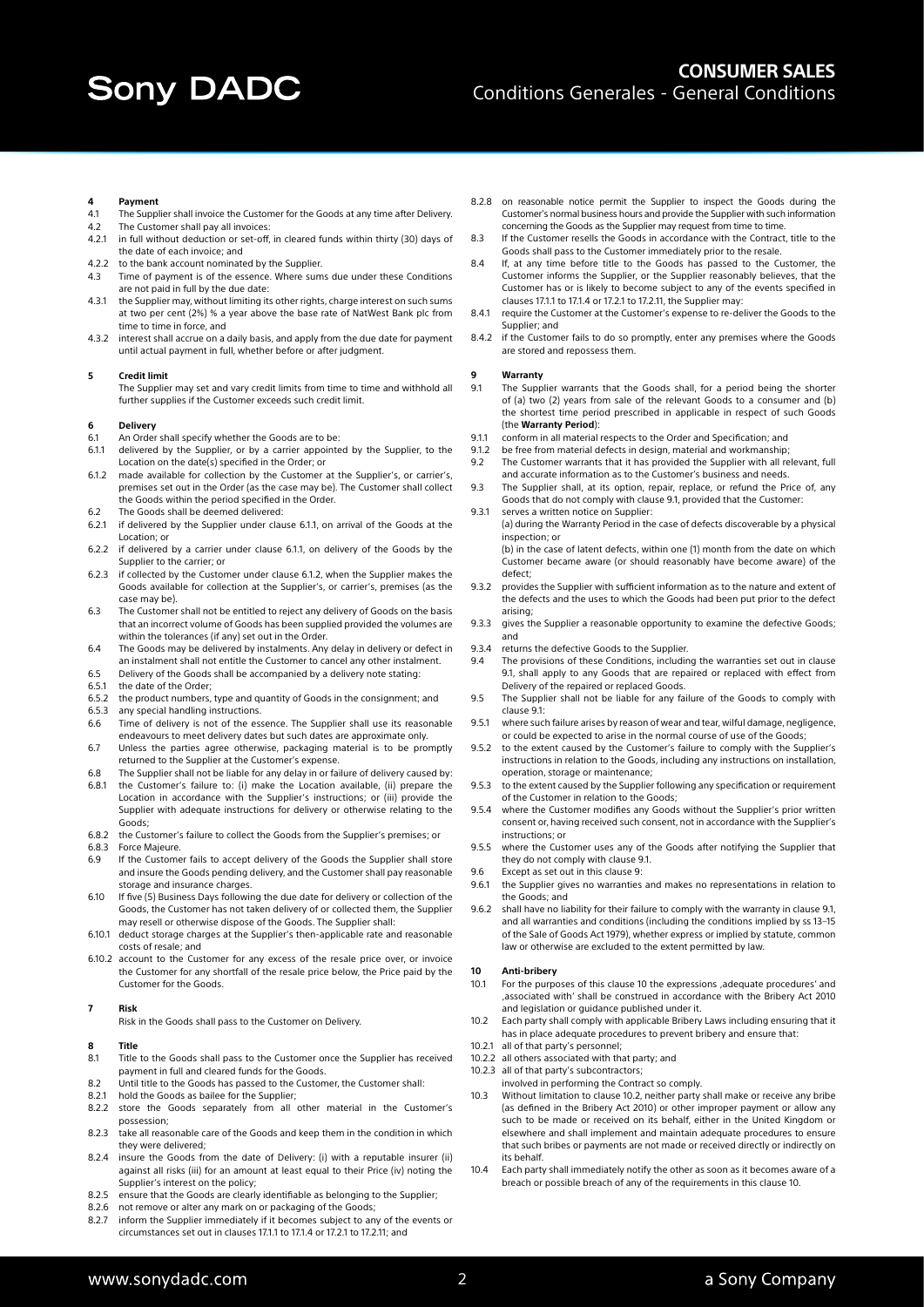#### **11 Anti-slavery**

- 11.1 The Customer undertakes, warrants and represents that:
- 11.1.1 neither the Customer nor any of its officers, employees, agents or subcontractors has:

(a) committed an offence under the Modern Slavery Act 2015 (a MSA Offence); or (b) been notified that it is subject to an investigation relating to an alleged MSA Offence or prosecution under the Modern Slavery Act 2015; or

- (c) is aware if any circumstances within its supply chain that could give rise to an investigation relating to an alleged MSA Offence or prosecution under the Modern Slavery Act 2015;
- 11.1.2 it shall comply with the Modern Slavery Act 2015 and the Modern Slavery Policy;
- 11.1.3 its responses to the Supplier's modern slavery and human trafficking due diligence questionnaire are complete and accurate; and
- 11.1.4 it shall notify the Supplier immediately in writing if it becomes aware or has reason to believe that it, or any of its officers, employees, agents or subcontractors have breached or potentially breached any of Customer's obligations under clause 11.1. Such notice to set out full details of the circumstances concerning the breach or potential breach of the Customer's obligations.
- 11.2 Any breach of clause 11.1 by the Customer shall be deemed a material breach of the Contract and shall entitle the Supplier to terminate the Contract with immediate effect.

### **12 Indemnity and insurance**

- 12.1 The Customer shall indemnify the Supplier from and against any losses, damages, liability, costs (including legal fees) and expenses which the Supplier may suffer or incur directly or indirectly from the Customer's breach of any of its obligations under the Contract.
- 12.2 The Customer shall have in place contracts of insurance with reputable insurers incorporated in the United Kingdom to cover its obligations under the Contract. On request, the Customer shall supply so far as is reasonable evidence of the maintenance of the insurance and all of its terms from time to time applicable.

### **13 Limitation of liability**

- 13.1 The extent of the parties' liability under or in connection with the Contract (regardless of whether such liability arises in tort, contract or in any other way and whether or not caused by negligence or misrepresentation) shall be as set out in this clause 13.
- 13.2 Subject to clause 13.5, in respect of any Order the Supplier's total liability shall not exceed the aggregate total cost of the Goods supplied pursuant to such Order.
- 13.3 Subject to clause 13.5, the Supplier shall not be liable for consequential, indirect or special losses.
- 13.4 Subject to clause 13.5, the Supplier shall not be liable for any of the following (whether direct or indirect):
	- 13.4.1 loss of profit;
	- 13.4.2 loss of data; 13.4.3 loss of use;
	- 13.4.4 loss of production;
	- 13.4.5 loss of contract;
	- 13.4.6 loss of opportunity;
	- 13.4.7 loss of savings, discount or rebate (whether actual or anticipated);
- 13.4.8 harm to reputation or loss of goodwill. 13.5 Notwithstanding any other provision of the Contract, the liability of the parties
- shall not be limited in any way in respect of the following:
	- 13.5.1 death or personal injury caused by negligence; 13.5.2 fraud or fraudulent misrepresentation;
	- 13.5.3 any other losses which cannot be excluded or limited by applicable law;
	- 13.5.4 any losses caused by wilful misconduct.

## **14 Intellectual property**

- 14.1 The Supplier shall indemnify the Customer from and against any losses, damages, liability, costs and expenses (including reasonable professional fees) incurred by it as a result of any action, demand or claim that use or possession of the Goods infringes the Intellectual Property Rights of any third party (IPR Claim), provided that the Supplier shall have no such liability if the Customer:
- 14.1.1 does not notify the Supplier in writing setting out full details of any IPR Claim of which it has notice as soon as is reasonably possible;
- 14.1.2 makes any admission of liability or agrees any settlement or compromise of the relevant IPR Claim without the prior written consent of the Supplier;
- 14.1.3 does not let the Supplier at its request and own expense have the conduct of or settle all negotiations and litigation arising from the IPR Claim at its sole discretion;
- 14.1.4 does not take all reasonable steps to minimise the losses that may be incurred by it or by any third party as a result of the IPR Claim;
- 14.1.5 does not, at the Supplier's request, provide the Supplier with all reasonable assistance in relation to the IPR Claim (at the Customer's expense) including the provision of prompt access to any relevant premises, officers, employees, contractors or agents of the Customer.
- 14.2 If any IPR Claim is made or is reasonably likely to be made, the Supplier may at its option:
- 14.2.1 procure for the Customer the right to continue using and possessing the relevant Goods; or
- 14.2.2 modify or replace the infringing part of the Goods so as to avoid the infringement or alleged infringement, provided the Goods remain in material conformance to their Specification.
- 14.3 The Supplier's obligations under clause 14.1 shall not apply to Goods modified or used by the Customer other than in accordance with the Contract or the Supplier's instructions. The Customer shall indemnify the Supplier against all losses, damages, liability, costs and expenses (including reasonable legal fees) incurred by the Supplier in connection with any claim arising from such modification or use.

#### **15 Confidentiality and announcements**

- 15.1 The Customer shall keep confidential all Confidential Information of the Supplier and of any Affiliate of the Supplier and shall only use the same as required to perform the Contract. The provisions of this clause shall not apply to:
- 15.1.1 any information which was in the public domain at the date of the Contract;
- any information which comes into the public domain subsequently other than as a consequence of any breach of the Contract or any related agreement;
- 15.1.3 any information which is independently developed by the Customer without using information supplied by the Supplier or by any Affiliate of the Supplier; or
- 15.1.4 any disclosure required by law or a regulatory authority or otherwise by the provisions of the Contract.
- 15.2 This clause 15 shall remain in force in perpetuity years from the date of the Contract. 15.3 The Customer shall not make any public announcement or disclose any
- information regarding the Contract, except to the extent required by law or regulatory authority.

#### **16 Force Majeure**

- 16.1 A party shall not be liable if delayed in or prevented from performing its obligations due to Force Majeure, provided that it:
- 16.1.1 promptly notifies the other of the Force Majeure event and its expected duration; and
- 16.1.2 uses best endeavours to minimise the effects of that event.
- 16.2 If, due to Force Majeure, a party:
- 16.2.1 is or shall be unable to perform a material obligation; or
- 16.2.2 is delayed in or prevented from performing its obligations for a continuous period exceeding thirty (30) days or total of more than sixty (60) days in any consecutive period six (6) months; the other party may, within thirty (30) days, terminate the Contract on immediate notice.

## **17 Termination**

- 17.1 The Supplier may terminate the Contract at any time by giving notice in writing to the Customer if
- 17.1.1 the Customer commits a material breach of the Contract and such breach is not remediable;
- 17.1.2 the Customer commits a material breach of the Contract which is not remedied within thirty (30) days of receiving written notice of such breach;
- 17.1.3 the Customer has failed to pay any amount due under the Contract on the due date and such amount remains unpaid within thirty (30) days after the Supplier has given notification that the payment is overdue; or
- 17.1.4 any consent, licence or authorisation held by the Customer is revoked or modified such that the Customer is no longer able to comply with its obligations under the Contract or receive any benefit to which it is entitled.
- 17.2 The Supplier may terminate the Contract at any time by giving notice in writing to the Customer if the Customer:
- 17.2.1 stops carrying on all or a significant part of its business, or indicates in any way that it intends to do so;
- 17.2.2 is unable to pay its debts either within the meaning of section 123 of the Insolvency Act 1986 or if the Supplier reasonably believes that to be the case;
- 17.2.3 becomes the subject of a company voluntary arrangement under the Insolvency Act 1986;
- 17.2.4 has a receiver, manager, administrator or administrative receiver appointed over all or any part of its undertaking, assets or income;
- 17.2.5 has a resolution passed for its winding up;
- 17.2.6 has a petition presented to any court for its winding up or an application is made for an administration order, or any winding-up or administration order is made against it;
- 17.2.7 is subject to any procedure for the taking control of its goods that is not withdrawn or discharged within seven (7) days of that procedure being commenced; 17.2.8 has a freezing order made against it;
- 17.2.9 is subject to any recovery or attempted recovery of items supplied to it by a supplier retaining title to those items;
- 17.2.10 is subject to any events or circumstances analogous to those in clauses 17.2.1 to 17.2.9 in any jurisdiction;
- 17.2.11 takes any steps in anticipation of, or has no realistic prospect of avoiding, any of the events or procedures described in clauses 17.2.1 to 17.2.10 including giving notice for the convening of any meeting of creditors, issuing an application at court or filing any notice at court, receiving any demand for repayment of lending facilities, or passing any board resolution authorising any steps to be taken to enter into an insolvency process.
- 17.3 The Supplier may terminate the Contract any time by giving not less than four (4) weeks notice in writing to the Customer if the Customer undergoes a change of Control or if it is realistically anticipated that it shall undergo a change of Control within two months.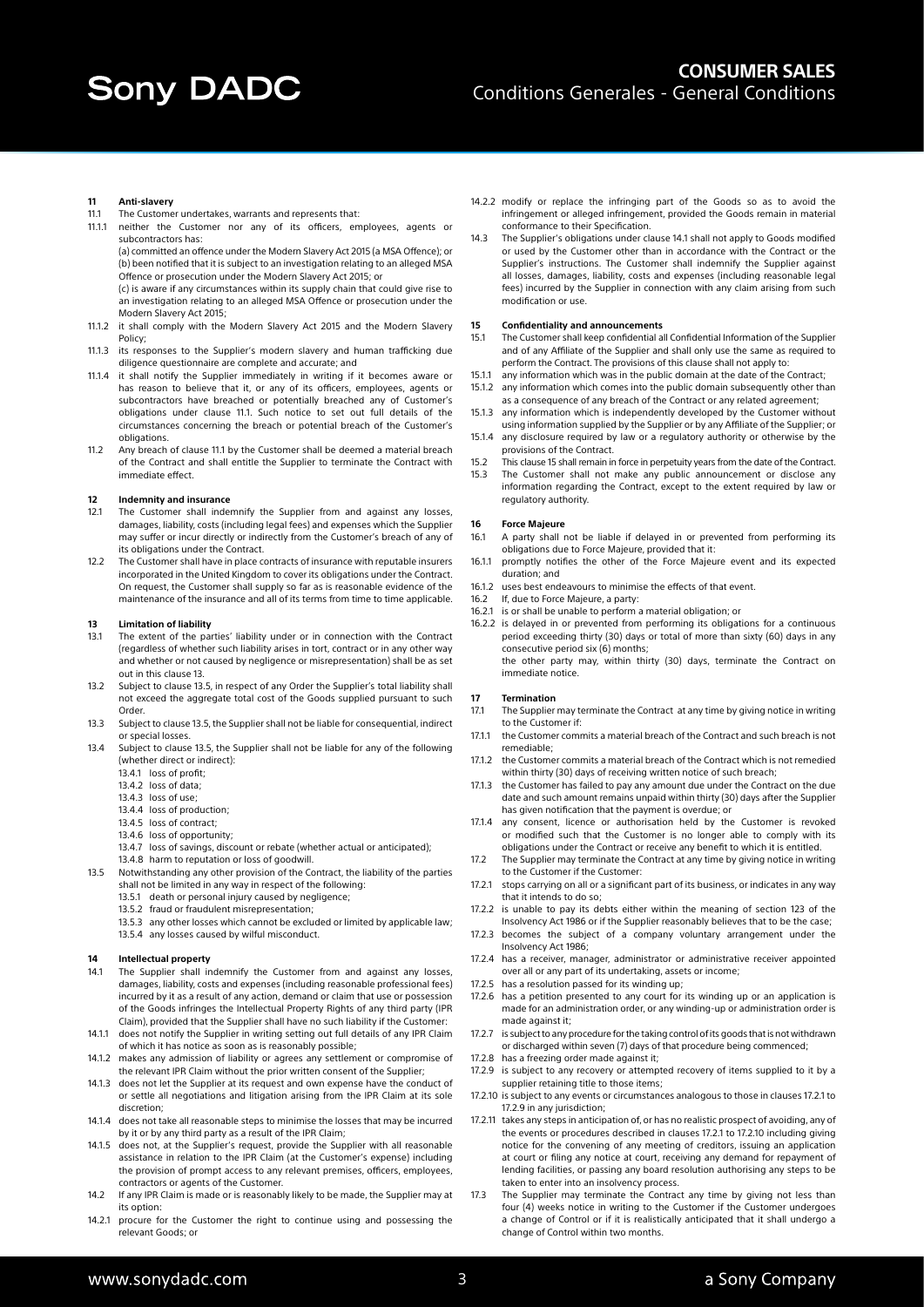- 17.4 The right of the Supplier to terminate the Contract pursuant to clause 17.2 shall not apply to the extent that the relevant procedure is entered into for the purpose of amalgamation, reconstruction or merger (where applicable) where the amalgamated, reconstructed or merged party agrees to adhere to the Contract.
- 17.5 If the Customer becomes aware that any event has occurred, or circumstances exist, which may entitle the Supplier to terminate the Contract under this clause 17, it shall immediately notify the Supplier in writing.
- 17.6 Termination or expiry of the Contract shall not affect any accrued rights and liabilities of the Supplier at any time up to the date of termination.

### **18 Notices**

- 18.1 Any notice or other communication given by a party under these Conditions shall: 18.1.1 be in writing and in English;
- 18.1.2 be signed by, or on behalf of, the party giving it; and
- 18.1.3 be sent to the relevant party at the address set out in the Contract
- 18.2 Notices may be given, and are deemed received:
- 18.2.1 by hand: on receipt of a signature at the time of delivery;
- 18.2.2 by Royal Mail Recorded Signed For post: at 9.00 am on the second Business Day after posting;
- 18.2.3 by Royal Mail International Tracked & Signed: at 9.00 am on the fourth Business Day after posting; and
- 18.2.4 by fax: on receipt of a transmission report from the correct number confirming uninterrupted and error-free transmission.
- 18.3 Any change to the contact details of a party as set out in the Contract shall be notified to the other party in accordance with clause 18.1 and shall be effective:
- 18.3.1 on the date specified in the notice as being the date of such change; or 18.3.2 if no date is so specified, five (5) Business Days after the notice is deemed to be
- received. 18.4 This clause 18 does not apply to notices given in legal proceedings or arbitration.
- 18.5 A notice given under these Conditions is not validly served if sent by email.

#### **19 Cumulative remedies**

The rights and remedies provided in the Contract for the Supplier only are cumulative and not exclusive of any rights and remedies provided by law.

#### **20 Time**

Unless stated otherwise, time is of the essence of any date or period specified in the Contract in relation to the Customer's obligations only.

#### **21 Further assurance**

The Customer shall at the request of the Supplier, and at the Customer's own cost, do all acts and execute all documents which are necessary to give full effect to the Contract.

#### **22 Entire agreement**

- 22.1 The parties agree that the Contract and any documents entered into pursuant to it constitutes the entire agreement between them and supersedes all previous agreements, understandings and arrangements between them, whether in writing or oral in respect of its subject matter.
- 22.2 Each party acknowledges that it has not entered into the Contract or any documents entered into pursuant to it in reliance on, and shall have no remedies in respect of, any representation or warranty that is not expressly set out in the Contract or any documents entered into pursuant to it. No party shall have any claim for innocent or negligent misrepresentation on the basis of any statement in the Contract.
- 22.3 Nothing in these Conditions purports to limit or exclude any liability for fraud.

#### **23 Variation**

No variation of the Contract shall be valid or effective unless it is in writing, refers to the Contract and is duly signed or executed by, or on behalf of, the Supplier.

#### **24 Assignment**

- 24.1 The Customer may not assign, subcontract or encumber any right or obligation under the Contract, in whole or in part, without the Supplier's prior written consent, which it may withhold or delay at its absolute discretion.
- 24.2 Notwithstanding clause 24.1, the Customer may perform any of its obligations and exercise any of its rights granted under the Contract through any Affiliate provided that it gives the Supplier prior written notice of such subcontracting or assignment including the identity of the relevant Affiliate. The Customer acknowledges and agrees that any act or omission of its Affiliate in relation to the Customer's rights or obligations under the Contract shall be deemed to be an act or omission of the Customer itself.

### **25 Set off**

- 25.1 The Supplier shall be entitled to set-off under the Contract any liability which it has or any sums which it owes to the Customer under the Contract or under any other contract which the Supplier has with the Customer.
- 25.2 The Customer shall pay all sums that it owes to the Supplier under the Contract without any set-off, counterclaim, deduction or withholding of any kind, save as may be required by law.

#### **26 No partnership or agency**

The parties are independent persons and are not partners, principal and agent or employer and employee and the Contract does not establish any joint venture, trust, fiduciary or other relationship between them, other than the contractual relationship expressly provided for in it. None of the parties shall have, nor shall represent that they have, any authority to make any commitments on the other party's behalf.

#### **27 Equitable relief**

The Customer recognises that any breach or threatened breach of the Contract may cause the Supplier irreparable harm for which damages may not be an adequate remedy. Accordingly, in addition to any other remedies and damages available to the Supplier, the Customer acknowledges and agrees that the Supplier is entitled to the remedies of specific performance, injunction and other equitable relief without proof of special damages.

## **28 Severance**

- 28.1 If any provision of the Contract (or part of any provision) is or becomes illegal, invalid or unenforceable, the legality, validity and enforceability of any other provision of the Contract shall not be affected.
- 28.2 If any provision of the Contract (or part of any provision) is or becomes illegal, invalid or unenforceable but would be legal, valid and enforceable if some part of it was deleted or modified, the provision or part-provision in question shall apply with such deletions or modifications as may be necessary to make the provision legal, valid and enforceable. In the event of such deletion or modification, the parties shall negotiate in good faith in order to agree the terms of a mutually acceptable alternative provision.

## **29 Waiver**

- 29.1 No failure, delay or omission by the Supplier in exercising any right, power or remedy provided by law or under the Contract shall operate as a waiver of that right, power or remedy, nor shall it preclude or restrict any future exercise of that or any other right, power or remedy.
- 29.2 No single or partial exercise of any right, power or remedy provided by law or under the Contract by the Supplier shall prevent any future exercise of it or the exercise of any other right, power or remedy by the Supplier.
- 29.3 A waiver of any term, provision, condition or breach of the Contract by the Supplier shall only be effective if given in writing and signed by the Supplier, and then only in the instance and for the purpose for which it is given.

#### **30 Compliance with law**

The Customer shall comply with all laws, enactments, regulations, regulatory policies, guidelines and industry codes applicable to it and shall maintain such authorisations and all other approvals, permits and authorities as are required from time to time to perform its obligations under or in connection with the Contract.

#### **31 Conflicts within contract**

If there is a conflict between the terms contained in the Conditions and the terms of the Order, schedules, appendices or annexes to the Contract, the terms of the Conditions shall prevail.

# **32 Costs and expenses**

The Customer shall pay its own costs and expenses incurred in connection with the negotiation, preparation, signature and performance of the Contract (and any documents referred to in it).

# **33 Third party rights**

- Except as expressly provided for in clause 33.2, a person who is not a party to the Contract shall not have any rights under the Contracts (Rights of Third
- Parties) Act 1999 to enforce any of the provisions of the Contract. 33.2 Any Affiliate of the Supplier shall be entitled under the Contracts (Rights of Third Parties) Act 1999 to enforce any of the provisions of the Contract. The consent of any such Affiliate is not required in order to rescind or vary the Contract or any provision of it.

#### **34 Governing law**

The Contract and any dispute or claim arising out of, or in connection with, it, its subject matter or formation (including non-contractual disputes or claims) shall be governed by, and construed in accordance with, the laws of England and Wales.

#### **35 Jurisdiction**

The parties irrevocably agree that the courts of England and Wales shall have exclusive jurisdiction to settle any dispute or claim arising out of, or in connection with, the Contract, its subject matter or formation (including noncontractual disputes or claims).